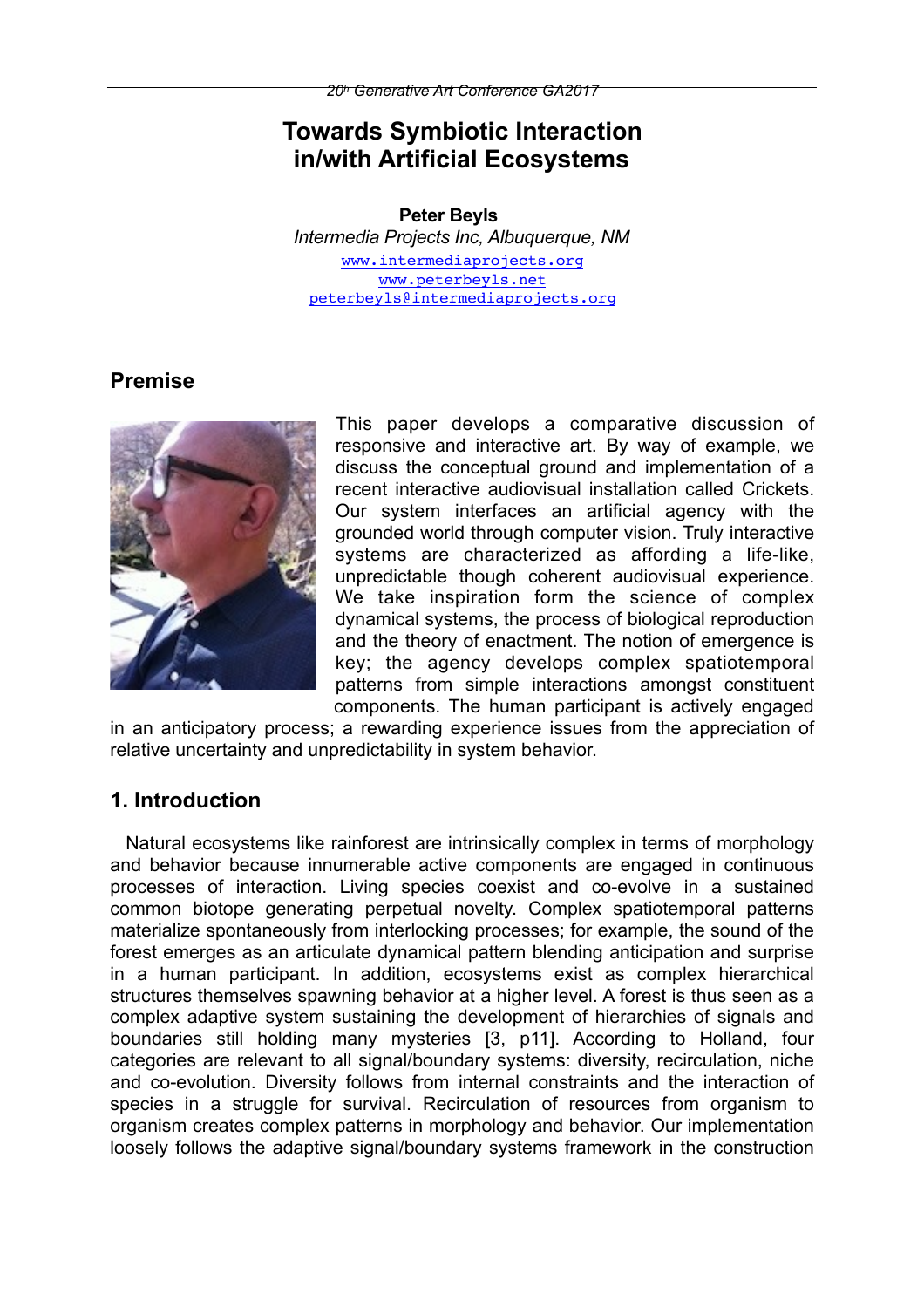

Fig. 1. Snapshot showing camera image, processed image, particle agency, and parameter editor.

Fig. 2. Snapshot showing camera image, processed image, particle agency, and parameter editor.

of a hybrid reality system; the artificial world and human participant(s) coexist in a shared higher-level compound environment. Also, Crickets builds on earlier work, including *Living Gestures* [1], and *Rainforest* [2] - a large-scale interactive installation where the notions of coexistence, mutual influence, emergence and autonomy underpin systems design. However, Crickets suggest a more private, complex single user experience. Unpredictable waves of audiovisual patterns emerge – nevertheless the impression of coherent behavior subsists: balancing anticipation and surprise contribute to a strong engaging experience.

In this light, let us briefly compare the creation process of (1) artificial structures and (2) living structures as found in nature. In general, explicitly engineered artificial structures are designed top-down, exploiting unambiguous knowledge through symbolic representations. Such structures are brittle facing unpredictable impact. Most often, explicit engineering implies a predefined goal. When turning to natural artifacts, things are very different: nature creates complex hierarchical structures bottom-up, life emerges spontaneously from the enactment of simple components. According to the theory of enactment, first advocated by biologists Maturana and Varela, living systems continuously recreate the required components and their hierarchical organization in order to remain alive [4]. Therefore, natural systems behave autonomously by adapting gracefully to unpredictable challenges.

What can we learn from examples of adaptive interaction in biological workspaces? Symbiotic interaction amongst living species implies mutual benefit in terms of chances for reproduction and survival. Some creatures in nature develop deeply cooperative behavior: consider the symbiosis between the sea anemone and the clownfish as an exceptional example of interconnectivity between different plants and animals in their common environment. The fish seeks to hide in the plant as to find protection from predators, in addition, the fish eats the algae in the plant while the sea anemone needs protection from competition with algae. So both anemone and fish develop an intimate relationship based on the principle of rewarding coexistence. We suggest to turn to such inspiring instances of complex biological behaviour to design augmented forms of human machine interaction.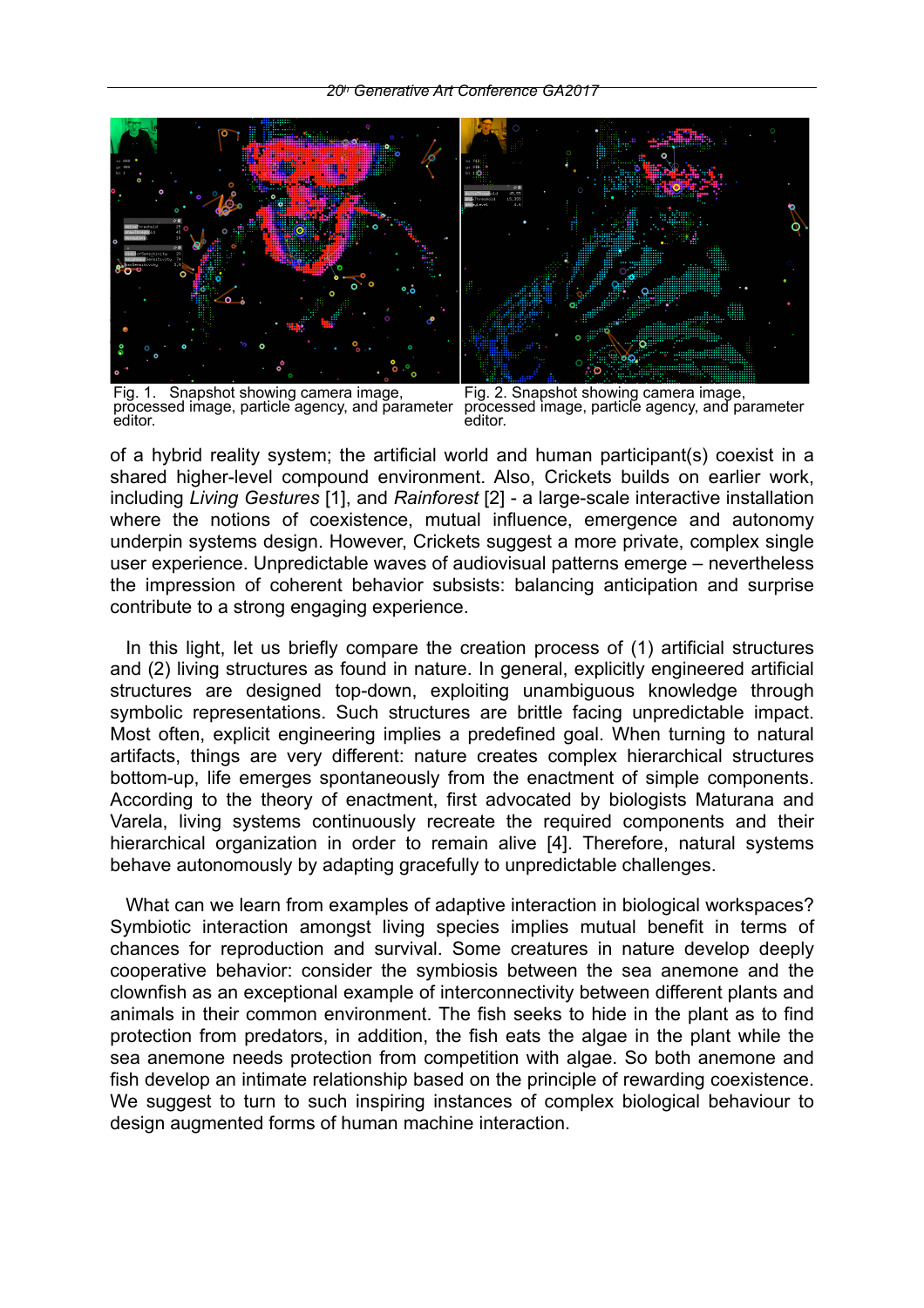In conclusion, predictable engineering structures are created through explicit instructions. In contrast, natural living structures emerge through construction – the constructive effect of many contributing forces. In addition, in terms of its design, Crickets is not engineered from unequivocal instructions but adapts a strategy of speculative computing; the focus is mobile and a functional system gradually emerges from active experimental programming. Inspired by the theory of enactment we may rethink interactive art systems. Let us first address the global nature of interactive systems according to a collection of underpinning keywords.

### **2. Implementation**

*Crickets* is implemented as three concurrent processes (1) a distributed artificial agency and (2) a computer-vision component, both written in C++ (OpenFrameworks [6]) and (3) an audio component implemented in SuperCollider [5]. Processes communicate via Open Sound Control.

The agency holds a variable collection of agents, particle-like objects, characterized by 2D position, energy level, angle of movement, angle delta, status (awake or asleep), gender (4 options), neighbor sensitivity, level of attraction to human activity, survival chance and reproduction chance. Agents locally interact and dissipate energy by configuring themselves into temporal clusters. In addition, the centroid of the intensity of human activity in the analog word is relayed to the agency; agents, when awake, move toward this temporal zone of influence. Given a critical mass of agents in a particular area, they will create offspring according to a variable reproduction table accommodating non-binary gender. Agents gradually disappear depending on the history of their interactions and the energy they spent. Dynamic visualization documents global systems behavior and signals the moments in time when individual agents interact. In addition, the moment when any two agents connect, a sound is heard reflecting features of the agents in question – a Frequency Modulation synth object is instantiated in SuperCollider; agent energy, velocity and angle of movement are mapped to FM parameters.

A small camera captures outside activity in a low resolution, maps intensity of activity in a color scale and stores the result in a self-fading memory structure. The rationale is to capture movement in time (in a time frame from one to several seconds) rather than stationary snapshots. We are interested in the quality/ complexity of spontaneous body language and its dynamic visualization.

## **3. Discussion**

Crickets suggests an interactive experience rather than a responsive structure, there is no clear-cut relationship between internal and external behavior. Humans interact as participants in a non-transparent interface since we avoid trivial mappings in favor of expression of influence over otherwise autonomous system behavior. From simple local interactions between agents we get global emergent functionality: variable hierarchies of emergent spatiotemporal patterns.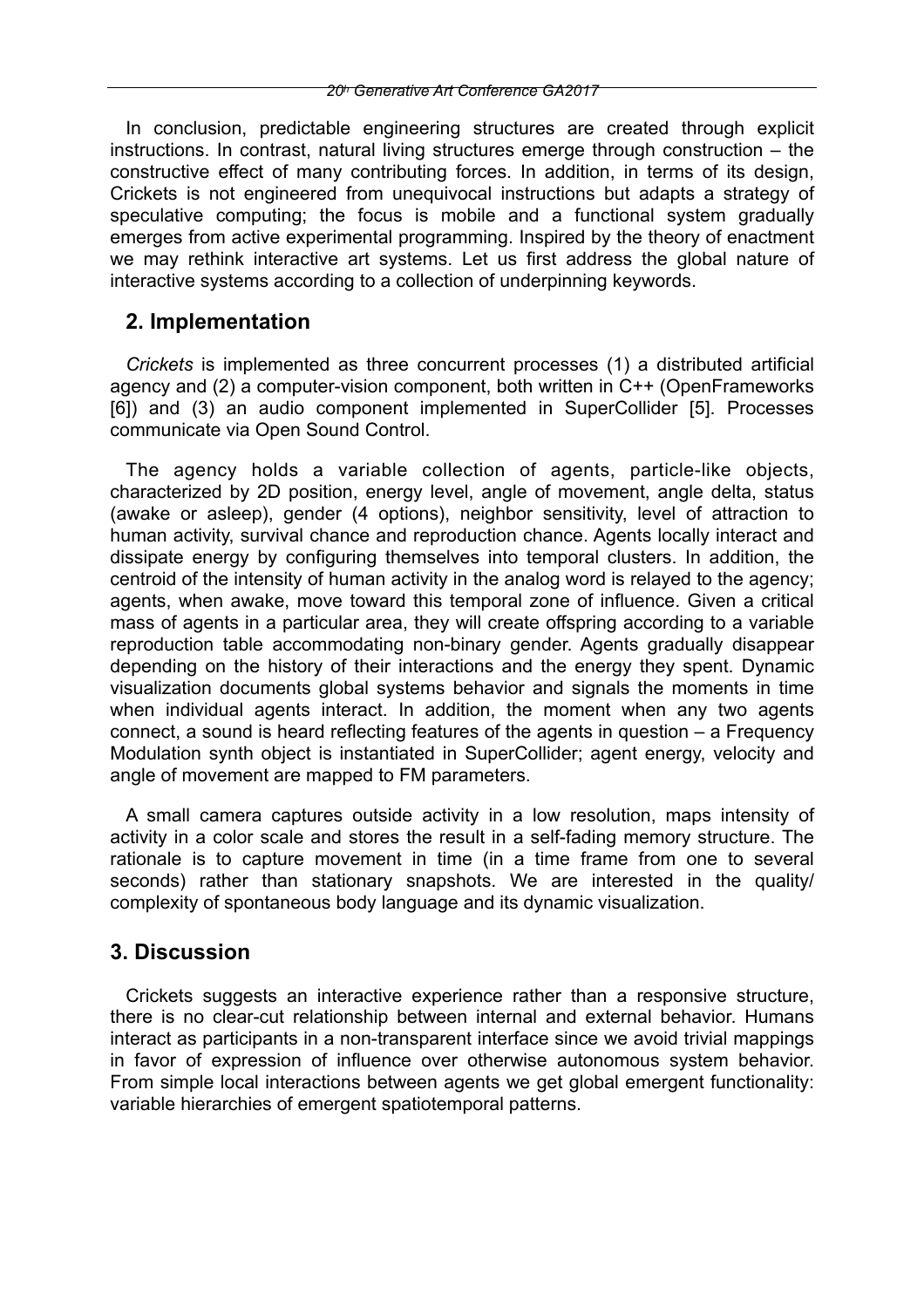

Fig 3 Snapshot documenting particle clustering and parameter editor. Fig 4 Snapshot documenting user/particle

Fig 4 Snapshot documenting user/particle<br>attraction and particle interaction.

Figures 1 to 4 display snapshots of the running system. Fig 1 and 2 provide an impression of the picture-processing algorithm: a low-resolution grayscale version of the live camera image is captured in a rectangular array; gray values are mapped to a HSI (hue, saturation, intensity) color model using the complete color spectrum. Three parameters condition the behavior of the vision procedure: (1) deltaThreshold, showThreshold and decayLevel. In case the absolute difference in image intensity between the current and previously captured frame is higher than the DeltaThreshold, the image memory array is incremented – if not, values in the memory array are decremented in proportion to the decayLevel parameter. When the memory array is shows on top of the particle world, array values below the showThreshold parameter are not displayed. Note the GUI sliders are only used to explore the system's behavioral scope and they are not displayed under normal operation. Parameters self-adapt within a particular range of values as to accommodate external under- or overstimulation.

Life-like qualities are reflected in the emergence of spatiotemporal patterns. Agents contain a simple form of parametric self-representation and exchange information with their neighbors and the environment i.e. the human interactor. Actors' functionality follows from the integrity and relationships between their instance variables. Long-term complexity follows form the multi-gender reproduction process. This procedure is self-sustaining and self-critical since both the number of offspings and their diversity (the quality of the breeding process) influences the fitness of the reproduction process. Somehow metaphorically, we introduced the concept of enactment to view the notion of (1) autonomy as a system that regenerates its components and their organization and (2) structural coupling as a way to explain emergent patterns as byproducts of the systems' interaction history. We shall further develop this orientation in future work.

Merging dynamic visualization of emergent structures and real-time sonification contributes to an engaging experience of a life-like artificial world. In contrast to virtual worlds conceived as computer games, the work reported here excludes explicit goals. It aims to connect abstract scripted virtual life forms with grounded individual and social life forms 'on the other side of the screen'. Also, Crickets is